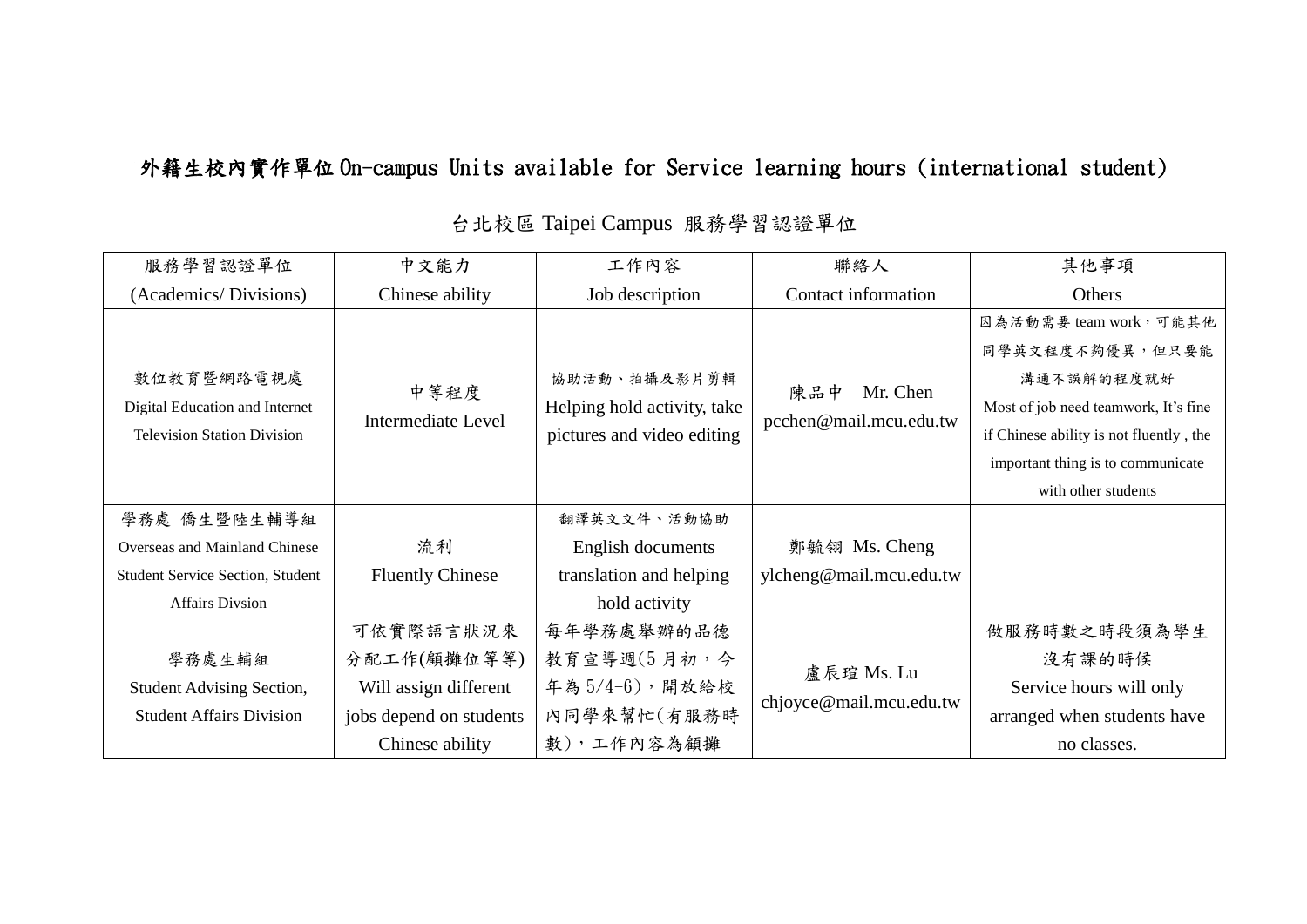|  | 位,與同學互動,及場地<br>布置(架帳篷,搬展板<br>等)。<br>Helping hold Character<br><b>Education Week</b><br>organized by Student<br>Affairs Division in May<br>each year. The job<br>contents are setting up a<br>booth, interacting with<br>people. |  |
|--|---------------------------------------------------------------------------------------------------------------------------------------------------------------------------------------------------------------------------------|--|
|  |                                                                                                                                                                                                                                 |  |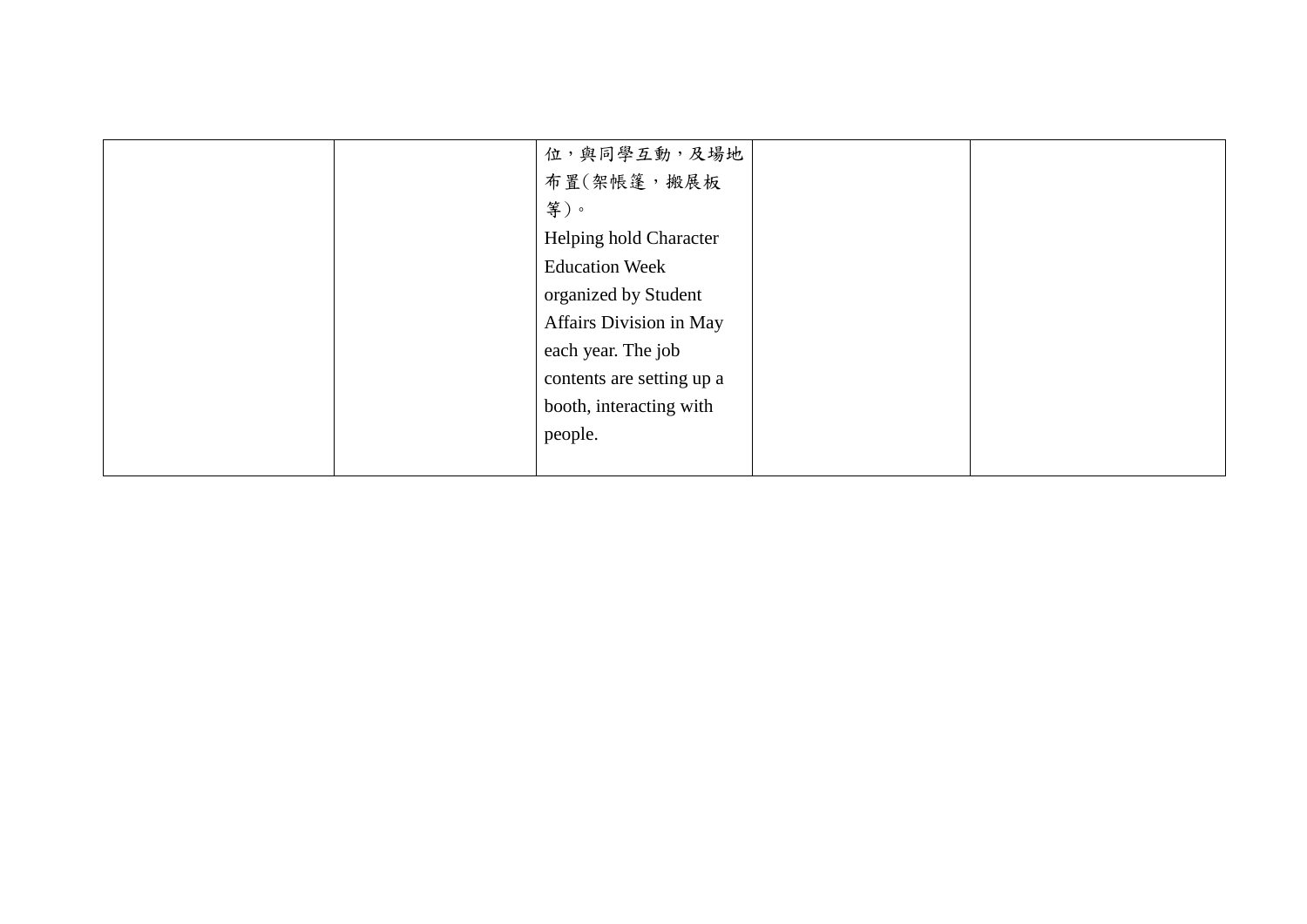| 服務學習認證單位                                            | 中文能力                          | 工作內容                   | 聯絡人                      | 其他事項                            |
|-----------------------------------------------------|-------------------------------|------------------------|--------------------------|---------------------------------|
| (Academics/Divisions)                               | Chinese ability               | Job description        | Contact information      | Others                          |
| 桃園資服組<br><b>Information and Network</b><br>Division | 流利<br><b>Fluently Chinese</b> |                        |                          | 因為活動需要 team work,可能其            |
|                                                     |                               | 櫃枱諮詢, E 化教室設備簡易        |                          | 他同學英文程度不夠優異,但只要                 |
|                                                     |                               | 維修, 電腦系統安裝             |                          | 能溝通不誤解的程度就好                     |
|                                                     |                               | Counter consultation,  | 林惠玉 Ms.Lin               | Most of job need teamwork,      |
|                                                     |                               | E-classroom equipment  | hylin@mail.mcu.edu.tw    | It's fine if Chinese ability is |
|                                                     |                               | repaired and computer  |                          | not fluently, the important     |
|                                                     |                               | software installation  |                          | thing is to communicate with    |
|                                                     |                               |                        |                          | other students                  |
|                                                     |                               |                        |                          |                                 |
| 成功行政暨                                               |                               | 協助辦公室簡單行政事務            |                          |                                 |
| 能源管理組                                               | 需要簡單溝通能力                      | Assist the office with | 董聖莘老師 Mr. Steven Tung    |                                 |
| Chengkung Administration and                        | <b>Basic Chinese</b>          | simple administrative  |                          |                                 |
| <b>Energy Management Section</b>                    |                               | affairs                |                          |                                 |
|                                                     |                               |                        |                          |                                 |
| 觀光系                                                 | 流利                            | 畢業典禮                   | 潘佐璥 Mr. Pan              |                                 |
| Department of Tourism                               | <b>Fluently Chinese</b>       | Graduation ceremony    | rickypan@mail.mcu.edu.tw |                                 |

## 桃園校區 Taoyuan Campus 服務學習認證單位